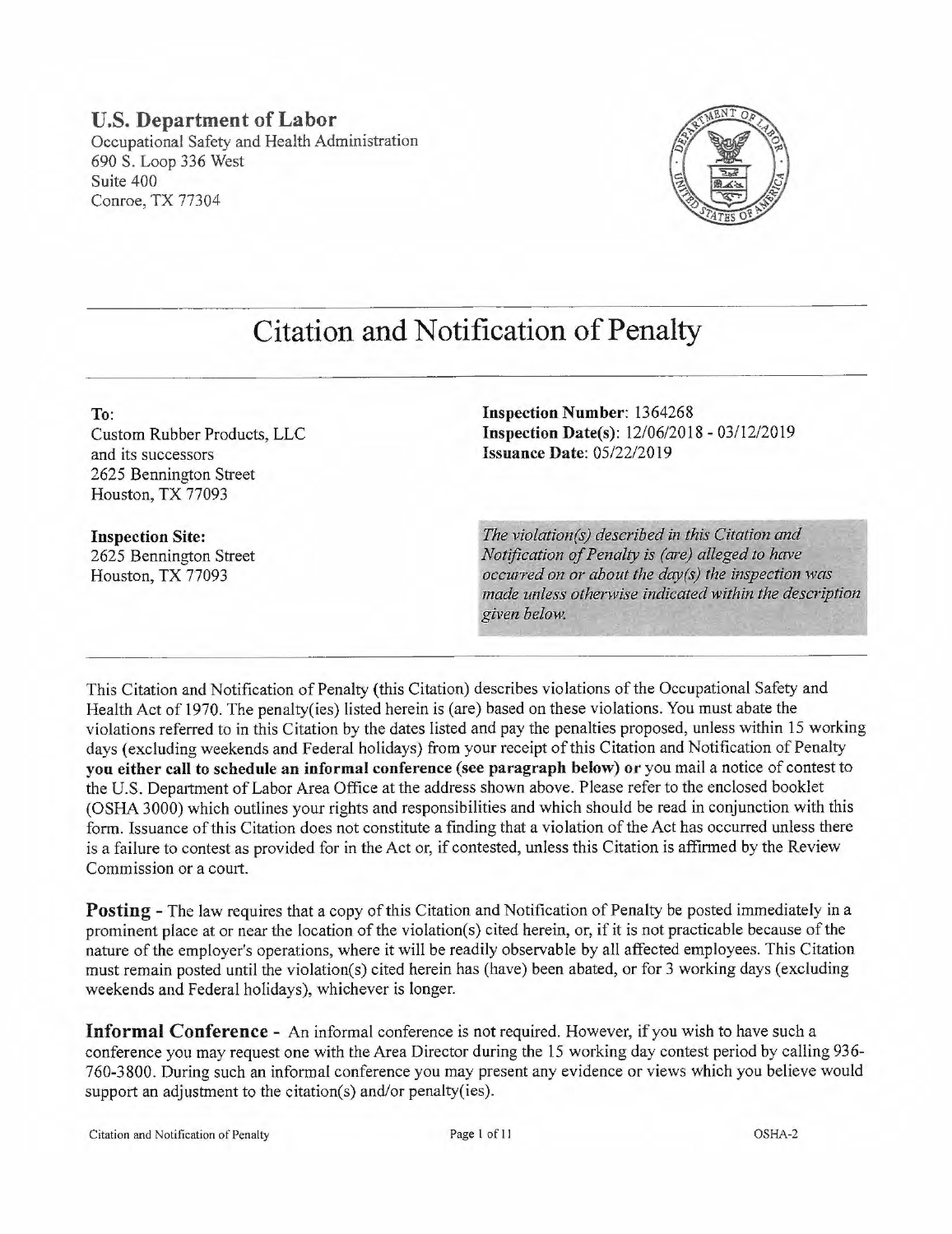If you are considering a request for an informal conference to discuss any issues related to this Citation and Notification of Penalty, you must take care to schedule it early enough to allow time to contest after the informal conference, should you decide to do so. Please keep in mind that a written letter of intent to contest must be submitted to the Area Director within 15 working days of your receipt of this Citation. The running of this contest period is not interrupted by an informal conference.

If you decide to request an informal conference, please complete, remove and post the Notice to Employees next to this Citation and Notification of Penalty as soon as the time, date, and place of the informal conference have been determined. Be sure to bring to the conference any and all supporting documentation of existing conditions as well as any abatement steps taken thus far. If conditions warrant, we can enter into an informal settlement agreement which amicably resolves this matter without litigation or contest.

**Right to Contest** – You have the right to contest this Citation and Notification of Penalty. You may contest all citation items or only individual items. You may also contest proposed penalties and/or abatement dates without contesting the underlying violations. **Unless you inform the Area Director in writing that you intend to contest the citation(s) and/or proposed penalty(ies) within 15 working days after receipt, the citation(s) and the proposed penalty(ies) will become a final order of the Occupational Safety and Health Review Commission and may not be reviewed by any court or agency.** 

**Penalty Payment** – Penalties are due within 15 working days of receipt of this notification unless contested. (See the enclosed booklet and the additional information provided related to the Debt Collection Act of 1982.) Make your check or money order payable to "DOL-OSHA". Please indicate the Inspection Number on the remittance. You can also make your payment electronically on www.pay.gov. On the left side of the pay.gov homepage, you will see an option to Search Public Forms. Type **"OSHA"** and click Go. From the results, click on **OSHA Penalty Payment Form.** The direct link is:

#### https://www.pay.gov/paygov/forms/formlnstance.html?agencyFormid=53090334.

You will be required to enter your inspection number when making the payment. Payments can be made by credit card or Automated Clearing House (ACH) using your banking information. Payments of \$25,000 or more require a Transaction ID, and also must be paid using ACH. If you require a Transaction ID, please contact the OSHA Debt Collection Team at (202) 693-2170.

OSHA does not agree to any restrictions or conditions or endorsements put on any check, money order, or electronic payment for less than the full amount due, and will process the payments as if these restrictions or conditions do not exist.

**Notification of Corrective Action – For each violation which you do not contest, you must provide** *abatement certification* to the Area Director of the OSHA office issuing the citation and identified above. This abatement certification is to be provided by letter within 10 calendar days after each abatement date. Abatement certification includes the date and method of abatement. If the citation indicates that the violation was corrected during the inspection, no abatement certification is required for that item. The abatement certification letter must be posted at the location where the violation appeared and the corrective action took place or employees must otherwise be effectively informed about abatement activities. A sample abatement certification letter is enclosed with this Citation. In addition, where the citation indicates that *abatement documentation* is necessary, evidence of the purchase or repair of equipment, photographs or video, receipts, training records, etc., verifying that abatement has occurred is required to be provided to the Area Director.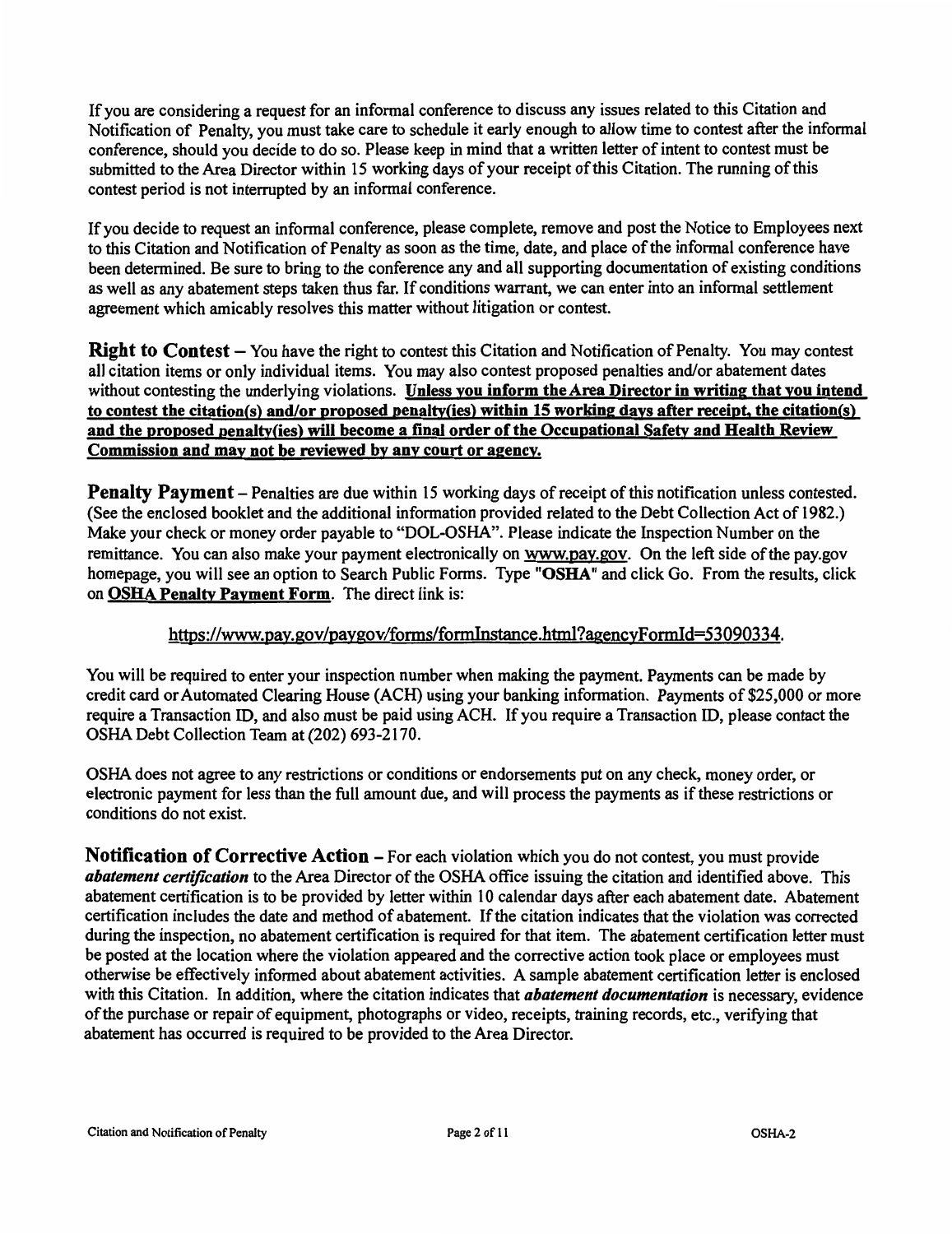**Employer Discrimination Unlawful** – The law prohibits discrimination by an employer against an employee for filing a complaint or for exercising any rights under this Act. An employee who believes that he/she has been discriminated against may file a complaint no later than 30 days after the discrimination occurred with the U.S. Department of Labor Area Office at the address shown above.

**Employer Rights and Responsibilities** – The enclosed booklet (OSHA 3000) outlines additional employer rights and responsibilities and should be read in conjunction with this notification.

**Notice to Employees-The** law gives an employee or his/her representative the opportunity to object to any abatement date set for a violation if he/she believes the date to be unreasonable. The contest must be mailed to the U.S. Department of Labor Area Office at the address shown above and postmarked within 15 working days (excluding weekends and Federal holidays) of the receipt by the employer of this Citation and Notification of Penalty.

**Inspection Activity Data** – You should be aware that OSHA publishes information on its inspection and citation activity on the Internet under the provisions of the Electronic Freedom of Information Act. The information related to these alleged violations will be posted when our system indicates that you have received this citation. You are encouraged to review the information concerning your establishment at www.osha.gov. If you have any dispute with the accuracy of the information displayed, please contact this office.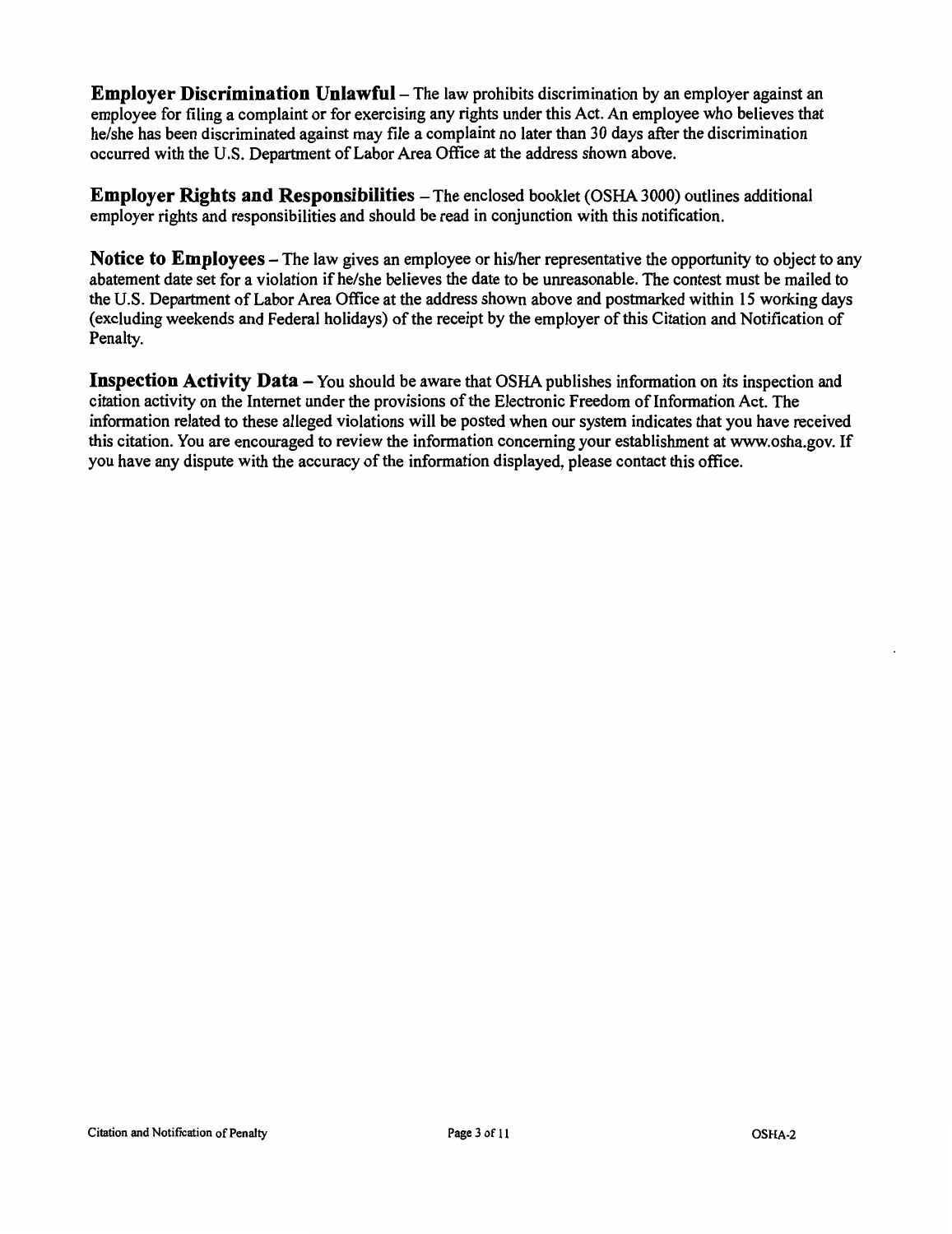

## NOTICE TO EMPLOYEES OF INFORMAL CONFERENCE

An informal conference has been scheduled with OSHA to discuss the citation(s) issued on

05/22/2019. The conference will be held by telephone or at the OSHA office located at 690 S.

Loop 336 West, Suite 400, Conroe, TX 77304 on at at the state of the state of the state of the state of the state of the state of the state of the state of the state of the state of the state of the state of the state of t

Employees and/or representatives of employees have a right to attend an informal conference.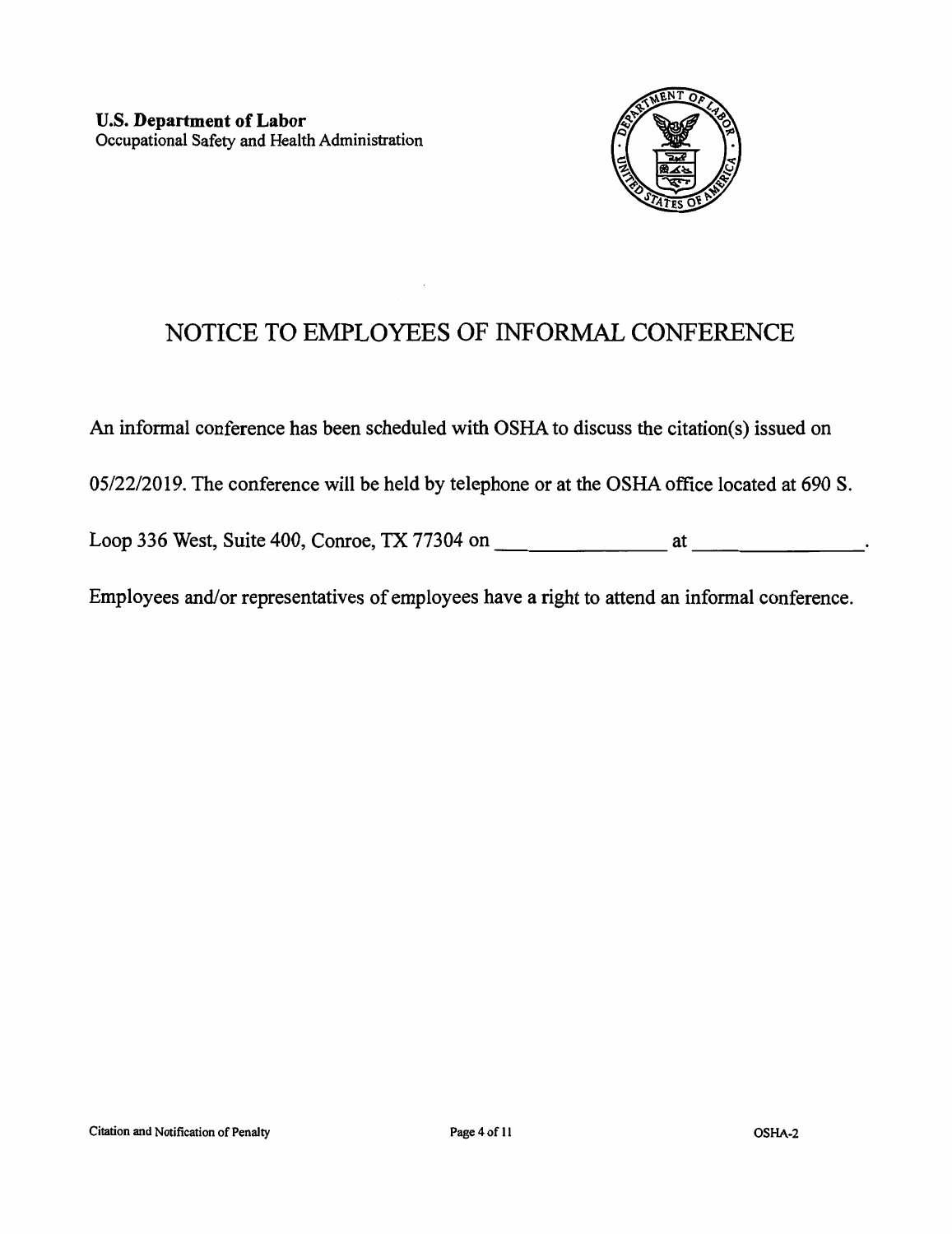#### **CERTIFICATION OF CORRECTIVE ACTION WORKSHEET**

**Inspection Number: 1364268** 

Company Name: Custom Rubber Products, LLC Inspection Site: 2625 Bennington Street, Houston, TX 77093 Issuance Date: 05/22/2019

List the specific method of correction for each item on this citation in this package that does not read "Corrected During Inspection" and return to: **U.S. Department of Labor- Occupational Safety and Health Administration, 690 S. Loop 336 West, Suite 400, Conroe, TX 77304** 

Citation Number and Item Number was corrected on By (Method of Abatement): \_\_\_\_\_\_\_\_\_\_\_\_\_\_\_\_\_\_\_\_\_\_\_\_\_ ---------------\_

Citation Number \_\_\_\_\_\_ and Item Number \_\_\_\_\_\_ was corrected on By (Method of Abatement): \_\_\_\_\_\_\_\_\_\_\_\_\_\_\_\_\_\_\_\_\_\_\_\_\_ ---------------\_

Citation Number **All and Item Number Lefture** was corrected on By (Method of Abatement): \_\_\_\_\_\_\_\_\_\_\_\_\_\_\_\_\_\_\_\_\_\_\_\_\_ ---------------\_

Citation Number and Item Number was corrected on --------------- By (Method of Abatement): \_\_\_\_\_\_\_\_\_\_\_\_\_\_\_\_\_\_\_\_\_\_\_\_\_ \_

Citation Number and Item Number was corrected on By (Method of Abatement): \_\_\_\_\_\_\_\_\_\_\_\_\_\_\_\_\_\_\_\_\_\_\_\_\_ ---------------\_

Citation Number \_\_\_\_\_\_ and Item Number \_\_\_\_\_\_ was corrected on By (Method of Abatement): \_\_\_\_\_\_\_\_\_\_\_\_\_\_\_\_\_\_\_\_\_\_\_\_\_ ---------------\_

I certify that the information contained in this document is accurate and that the affected employees and their representatives have been informed of the abatement.

| Signature             | Date  |
|-----------------------|-------|
| Typed or Printed Name | Title |

**NOTE: 29 USC 666(g)** whoever knowingly makes any false statements, representation or certification in any application, record, plan or other documents filed or required to be maintained pursuant to the Act shall, upon conviction, be punished by a fine of not more than \$10,000 or by imprisonment of not more than 6 months or both.

**POSTING:** A copy of completed Corrective Action Worksheet should be posted for employee review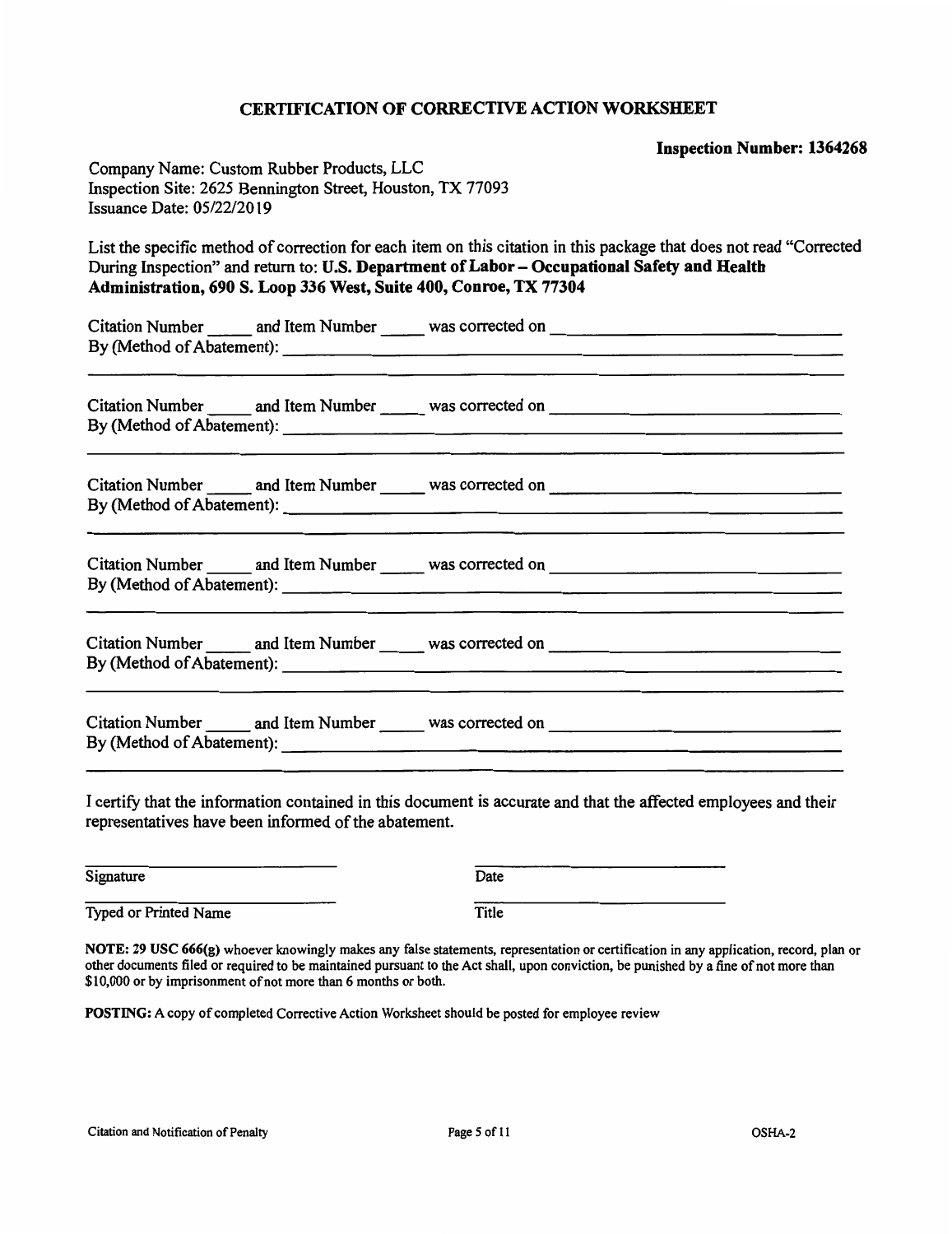**U.S. Department of Labor Inspection Number:** 1364268

Occupational Safety and Health Administration **Inspection Date(s):** 12/06/2018 - 03/12/2019 **Issuance Date:** 05/22/2019



#### **Citation and Notification of Penalty**

**Company Name:** Custom Rubber Products, LLC **Inspection Site:** 2625 Bennington Street, Houston, TX 77093

### Citation 1 Item 1 Type of Violation: **Willful**

29 CFR 1910.212(a)(l): One or more methods of machine guarding was not provided to protect the operator and other employees in the machine area from hazards such as those created by point of operation, ingoing nip points, rotating parts, flying chips and sparks:

On or about November 30, 2018, and at times prior thereto, in the Division 5 area, employees were exposed to caught-in hazards when operating and performing work on unguarded rotating parts, including rotating pipes on the #7 Summit lathe.

#### **CUSTOM RUBBER PRODUCTS, LLC WAS PREVIOUSLY CITED FOR A VIOLATION OF THIS OCCUPATIONAL SAFETY AND HEALTH STANDARD 29 CFR 1910.212(a) (1), WIDCH WAS CONTAINED** IN **OSHA INSPECTION NUMBER 939505, CITATION NUMBER 1, ITEM NUMBER 1, AND WAS AFFIRMED AS A FINAL ORDER ON JANUARY 1, 2015, WITH A FINAL ABATEMENT DATE OF NOVEMBER 19, 2014, WITH RESPECT TO A WORKPLACE LOCATED AT 2625 BENNINGTON, HOUSTON, TEXAS 77093.**

#### **ABATEMENT DOCUMENTATION REQUIRED FOR THIS ITEM**

Date By Which Violation Must be Abated: Proposed Penalty: 06/11/2019 \$132598.00

See pages 1 through 4 of this Citation and Notification of Penalty for information on employer and employee rights and responsibilities.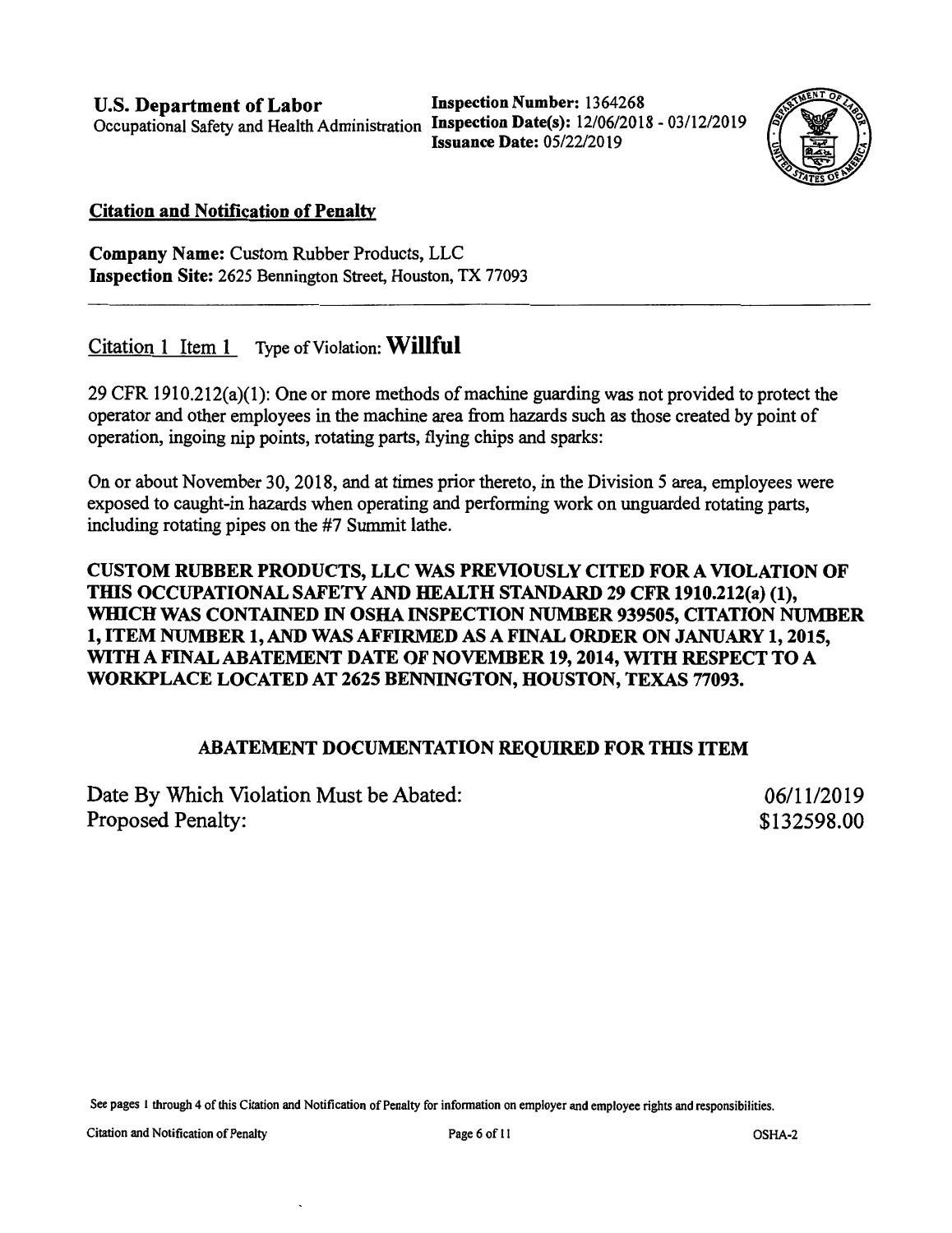**U.S. Department of Labor Inspection Number:** 1364268

Occupational Safety and Health Administration **Inspection Date(s):** 12/06/2018 - 03/12/2019 **Issuance Date:** 05/22/2019



#### **Citation and Notification of Penalty**

**Company Name:** Custom Rubber Products, LLC **Inspection Site:** 2625 Bennington Street, Houston, TX 77093

#### Citation 1 Item 2 Type of Violation: **Willful**

29 CFR 1910.212(a)(l): One or more methods of machine guarding was not provided to protect the operator and other employees in the machine area from hazards such as those created by point of operation, ingoing nip points, rotating parts, flying chips and sparks:

On or about November 30, 2018, and at times prior thereto, in the Division 5 area, employees were exposed to caught-in hazards when operating and performing work on unguarded rotating parts, including rotating pipes on the #5 Meuser & Co. lathe.

#### **CUSTOM RUBBER PRODUCTS, LLC WAS PREVIOUSLY CITED FOR A VIOLATION OF**  THIS OCCUPATIONAL SAFETY AND HEALTH STANDARD 29 CFR 1910.212(a) (1), **WIDCH WAS CONTAINED IN OSHA INSPECTION NUMBER 939505, CITATION NUMBER 1, ITEM NUMBER 3, AND WAS AFFIRMED AS A FINAL ORDER ON JANUARY 1, 2015, WITH A FINAL ABATEMENT DATE OF NOVEMBER 19, 2014, WITH RESPECT TO A WORKPLACE LOCATED AT 2625 BENNINGTON, HOUSTON, TEXAS 77093.**

#### **ABATEMENT DOCUMENTATION REQUIRED FOR THIS ITEM**

| Date By Which Violation Must be Abated: | 06/11/2019  |
|-----------------------------------------|-------------|
| <b>Proposed Penalty:</b>                | \$132598.00 |

See pages 1 through 4 of this Citation and Notification of Penalty for infonnation on employer and employee rights and responsibilities.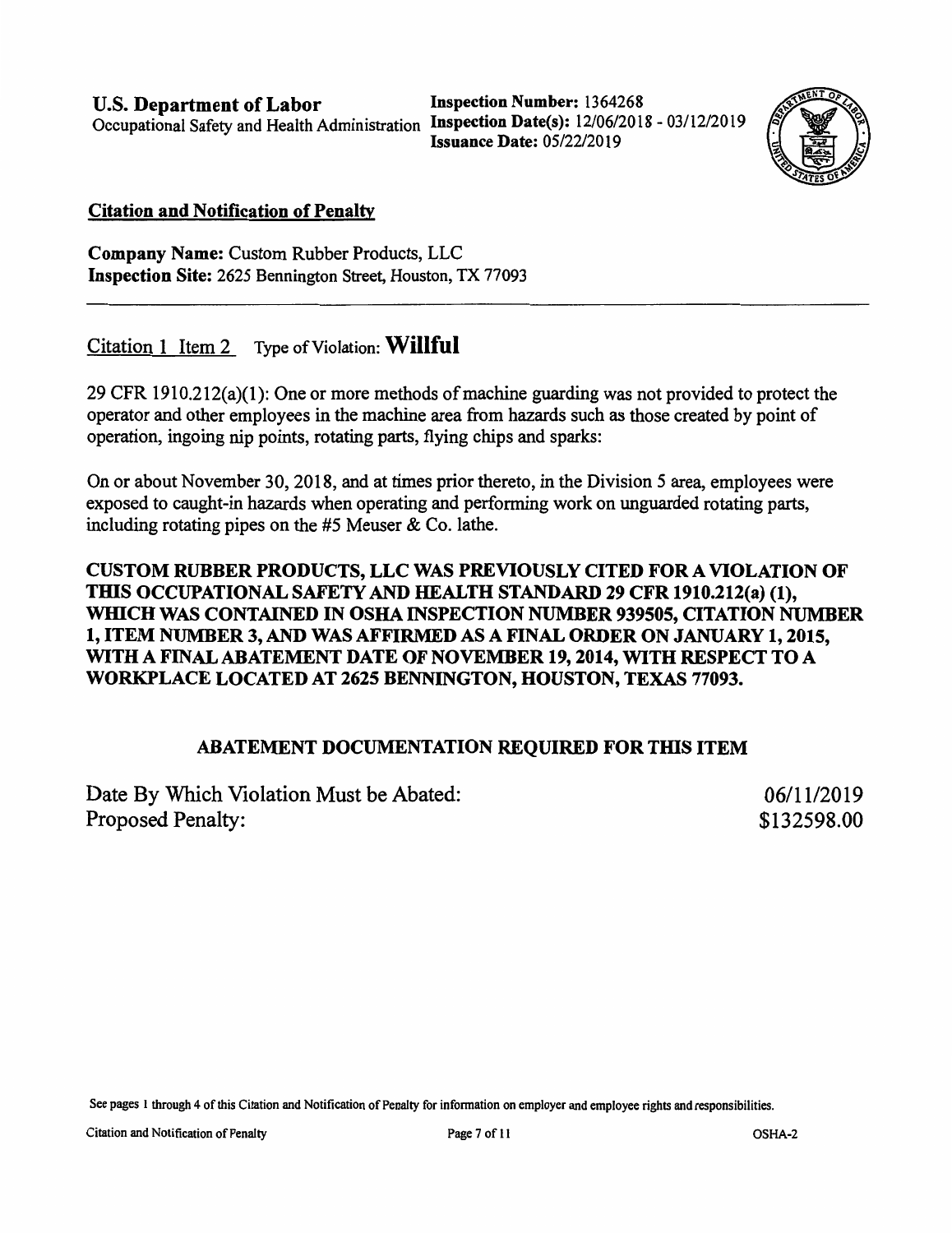**U.S. Department of Labor Inspection Number:** 1364268

Occupational Safety and Health Administration **Inspection Date(s):** 12/06/2018 - 03/12/2019 **Issuance Date:** 05/22/2019



#### **Citation and Notification of Penalty**

**Company Name:** Custom Rubber Products, LLC **Inspection Site:** 2625 Bennington Street, Houston, TX 77093

### Citation 1 Item 3 Type of Violation: **Willful**

29 CFR 1910.212(a)(l): One or more methods of machine guarding was not provided to protect the operator and other employees in the machine area from hazards such as those created by point of operation, ingoing nip points, rotating parts, flying chips and sparks:

On or about November 30, 2018, and at times prior thereto, in the Division 5 area, employees were exposed to caught-in hazards when operating and performing work on unguarded rotating parts, including rotating pipes on the #6 Summit lathe.

#### **CUSTOM RUBBER PRODUCTS, LLC WAS PREVIOUSLY CITED FOR A VIOLATION OF THIS OCCUPATIONAL SAFETY AND HEALTH STANDARD 29 CFR 1910.212(a) (1), WHICH WAS CONTAINED IN OSHA INSPECTION NUMBER 939505, CITATION NUMBER 1, ITEM NUMBER 2, AND WAS AFFIRMED AS A FINAL ORDER ON JANUARY 1, 2015, WITH A FINAL ABATEMENT DATE OF NOVEMBER 19, 2014, WITH RESPECT TO A WORKPLACE LOCATED AT 2625 BENNINGTON, HOUSTON, TEXAS 77093.**

#### **ABATEMENT DOCUMENTATION REQUIRED FOR THIS ITEM**

| Date By Which Violation Must be Abated: | 06/11/2019  |
|-----------------------------------------|-------------|
| Proposed Penalty:                       | \$132598.00 |

See pages l through 4 of this Citation and Notification of Penalty for infonnation on employer and employee rights and responsibilities.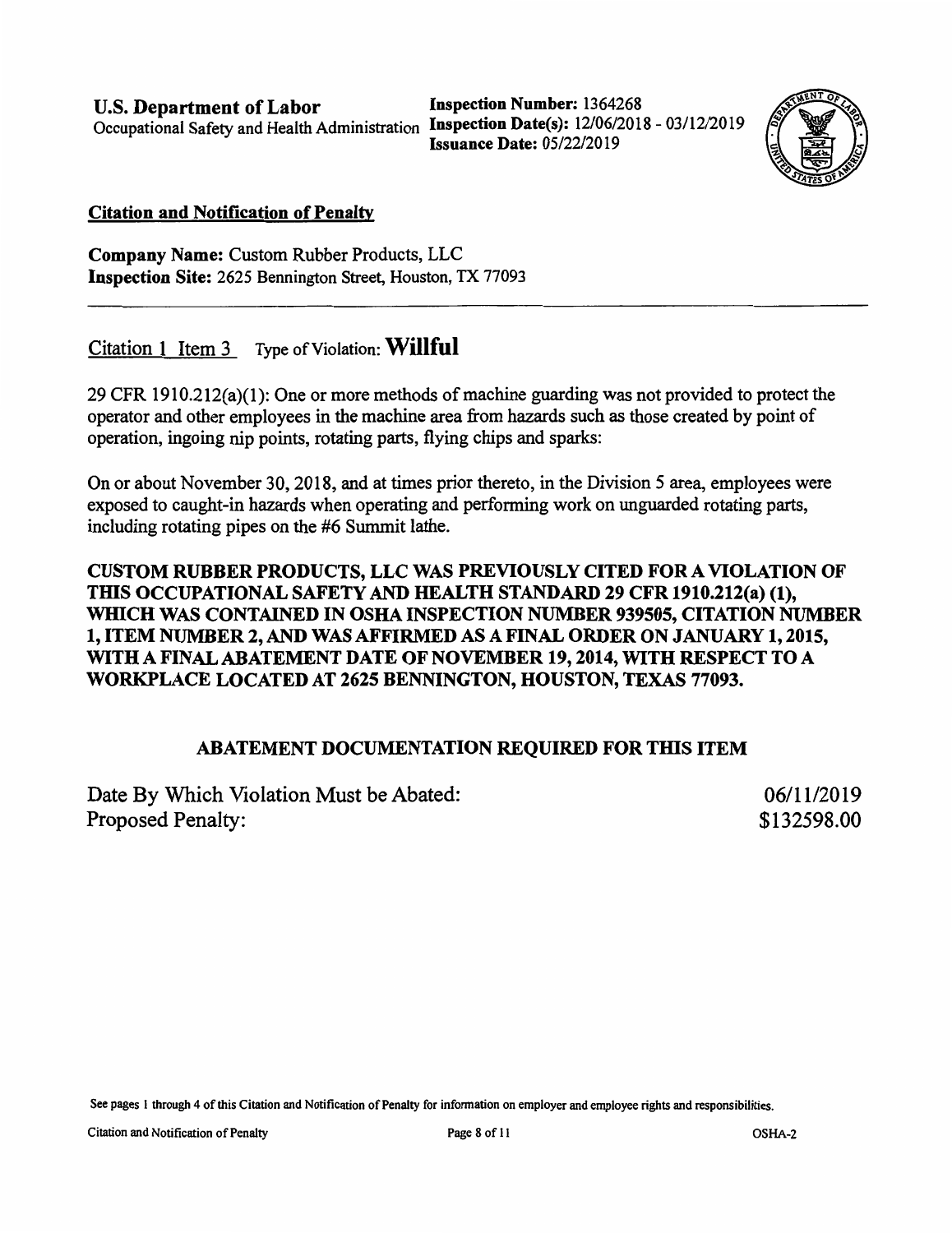**Occupational Safety and Health Administration** 

**U.S. Department of Labor** Inspection Number: 1364268<br>Occupational Safety and Health Administration Inspection Date(s): 12/06/2018 - 03/12/2019 **Issuance Date:** 05/22/2019



#### **Citation and Notification of Penalty**

**Company Name:** Custom Rubber Products, LLC **Inspection Site:** 2625 Bennington Street, Houston, TX 77093

#### Citation 1 Item 4 Type of Violation: **Willful**

29 CFR 1910.212(a)(l): One or more methods of machine guarding was not provided to protect the operator and other employees in the machine area from hazards such as those created by point of operation, ingoing nip points, rotating parts, flying chips and sparks:

On or about November 30, 2018, and at times prior thereto, in the Division 5 area, employees were exposed to caught-in hazards when operating and performing work on unguarded rotating parts, including rotating pipes on the #10 Le Blond lathe.

#### **CUSTOM RUBBER PRODUCTS, LLC WAS PREVIOUSLY CITED FOR A VIOLATION OF THIS OCCUPATIONAL SAFETY AND HEALTH STANDARD 29 CFR 1910.212(a) (1),** WHICH WAS CONTAINED IN OSHA INSPECTION NUMBER 939505, CITATION NUMBER **1, ITEM NUMBER 4, AND WAS AFFIRMED AS A FINAL ORDER ON JANUARY 1, 2015, WITH A FINAL ABATEMENT DATE OF NOVEMBER 19, 2014, WITH RESPECT TO A WORKPLACE LOCATED AT 2625 BENNINGTON, HOUSTON, TEXAS 77093.**

#### **ABATEMENT DOCUMENTATION REQUIRED FOR THIS ITEM**

Date By Which Violation Must be Abated: Proposed Penalty:

06/11/2019 \$132598.00

Jean Figueroa

**Joann J. Figueroa**  Area Director

See pages 1 through 4 of this Citation and Notification of Penalty for information on employer and employee rights and responsibilities.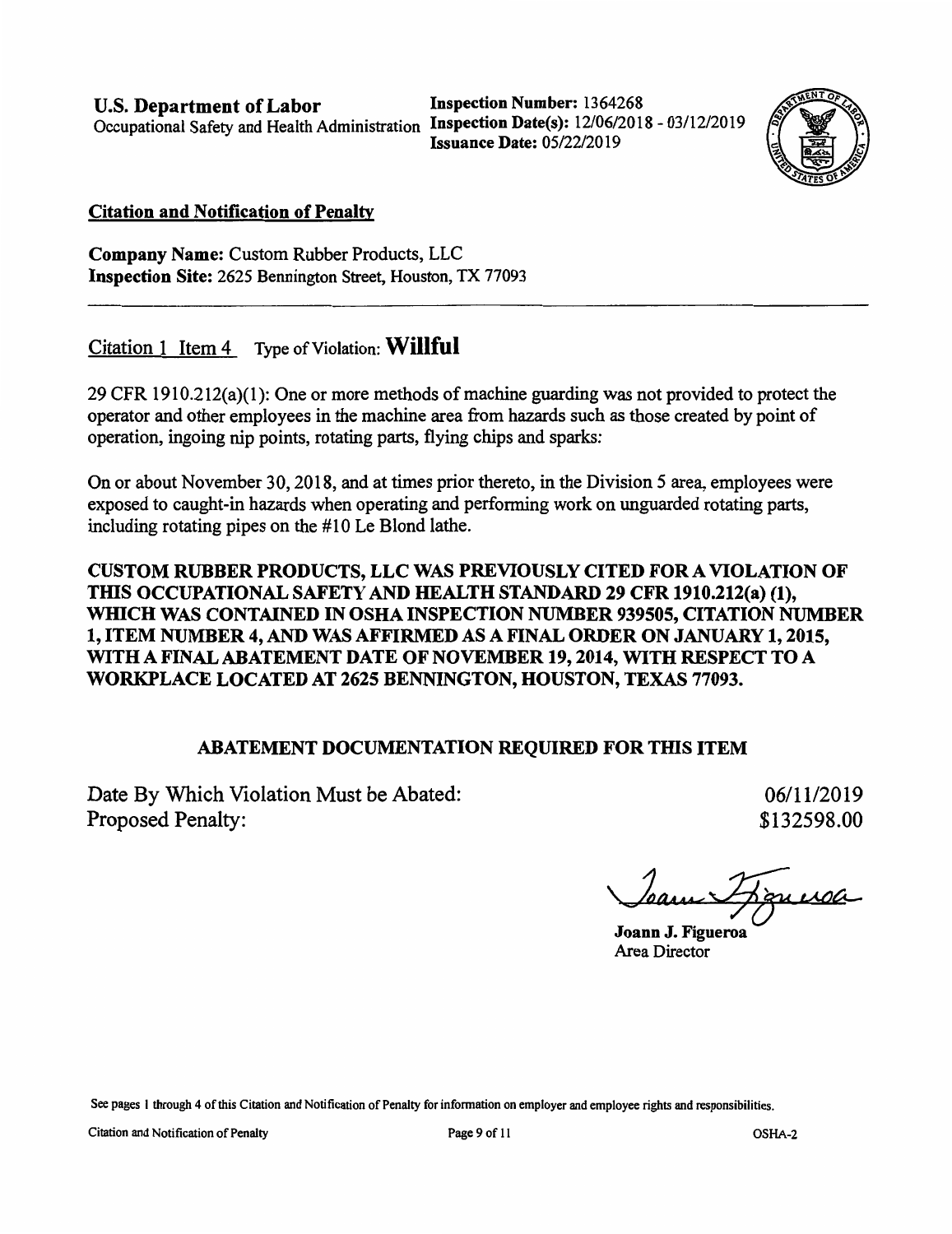**U.S. Department of Labor**  Occupational Safety and Health Administration 690 S. Loop 336 West Suite 400 Conroe, TX 77304



## INVOICE/ DEBT COLLECTION NOTICE

| <b>Company Name:</b>    | <b>Custom Rubber Products, LLC</b>        |
|-------------------------|-------------------------------------------|
| <b>Inspection Site:</b> | 2625 Bennington Street, Houston, TX 77093 |
| <b>Issuance Date:</b>   | 05/22/2019                                |

| <b>Summary of Penalties for Inspection Number</b> | 1364268     |
|---------------------------------------------------|-------------|
| <b>Citation 1, Willful</b>                        | \$530392.00 |
| <b>TOTAL PROPOSED PENALTIES</b>                   | \$530392.00 |

To avoid additional charges, please remit payment promptly to this Area Office for the total amount of the uncontested penalties summarized above. Make your check or money order payable to: "DOL-OSHA". Please indicate OSHA's Inspection Number (indicated above) on the remittance. You can also make your payment electronically on www.pay.gov. On the left side of the pay.gov homepage, you will see an option to Search Public Forms. Type **"OSHA"** and click Go. From the results, click on **OSHA Penalty Payment Form.** The direct link is https://www.pay.gov/paygov/forms/formInstance.html?agencyFormId=53090334. You will be required to enter your inspection number when making the payment. Payments can be made by credit card or Automated Clearing House (ACH) using your banking information. Payments of \$25,000 or more require a Transaction ID, and also must be paid using ACH. If you require a Transaction ID, please contact the OSHA Debt Collection Team at (202) 693-2170.

OSHA does not agree to any restrictions or conditions or endorsements put on any check, money order, or electronic payment for less than the full amount due, and will cash the check or money order as if these restrictions or conditions do not exist.

If a personal check is issued, it will be converted into an electronic fund transfer (EFT). This means that our bank will copy your check and use the account information on it to electronically debit your account for the amount of the check. The debit from your account will then usually occur within 24 hours and will be shown on your regular account statement. You will not receive your original check back. The bank will destroy your original check, but will keep a copy of it. If the EFT cannot be completed because of insufficient funds or closed account, the bank will attempt to make the transfer up to 2 times.